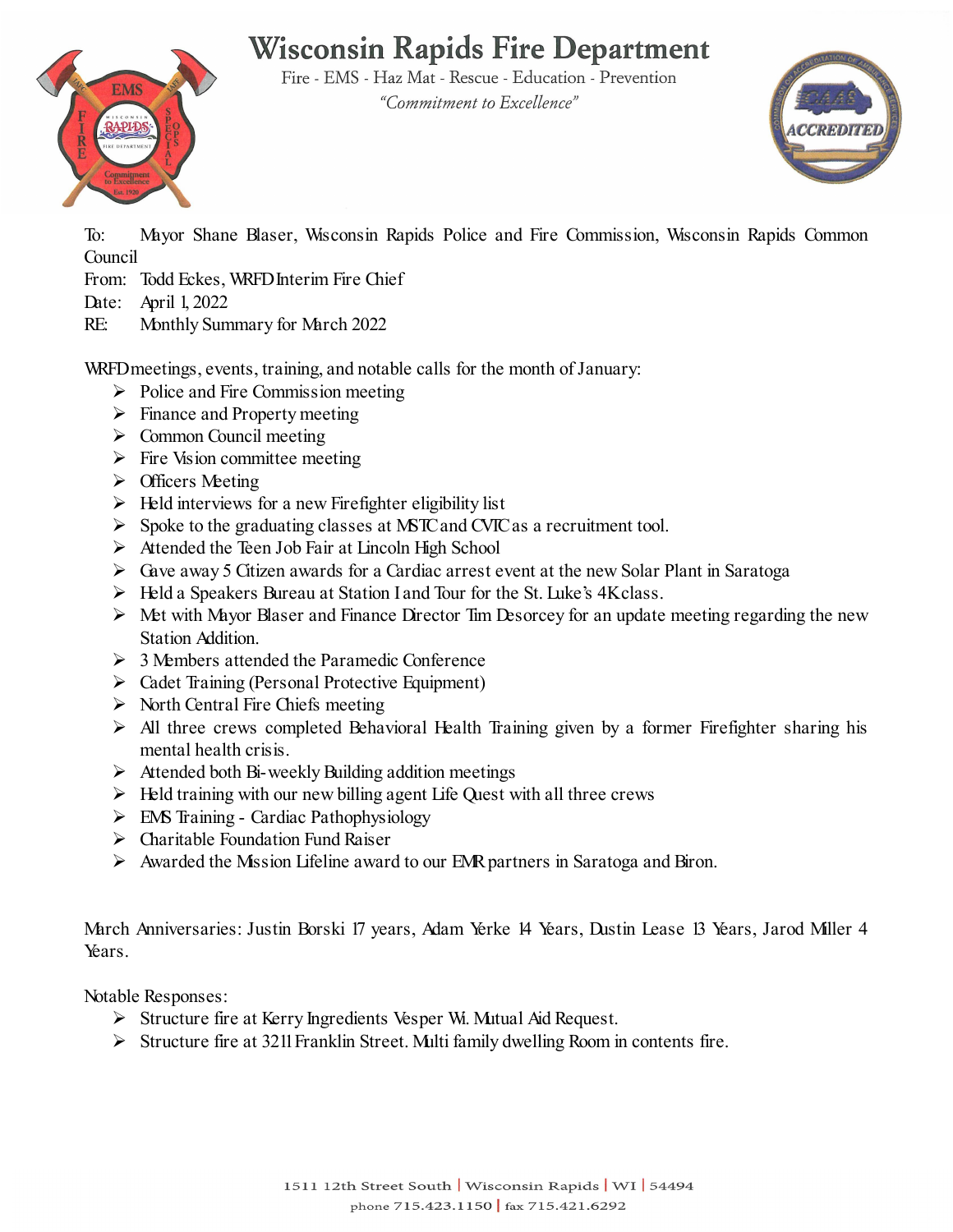## **Wisconsin Rapids Fire Department**



Fire - EMS - Haz Mat - Rescue - Education - Prevention "Commitment to Excellence"



WRFD Notes:

March was a busy month with Training and Public Relations events. Late in the year 2021, we were dispatched to the new Solar Field in Saratoga for a male that was in cardiac arrest. Members of the company that were trained in CPR, and the use of an AED cared for the patient and with the use of that AED brought him back to life. When our staff arrived on scene, they had a patient that was breathing and had a pulse, care continued to the Cath Lab and the patient left the hospital a few days later. He was there on March 17, when we awarded the heroes that saved this person, with our WRFD Citizens award. This was the first time Medics from WRFD and the patient met since that day. As result of this event, the company has made it mandatory that all employees learn CPR, and a new award was initiated called the Blue Heart Award and given to each of those five employees. . This is not an annual award, rather a lifesaving award. These successful outcomes are a direct result to early CPR and AED intervention. Great job by all.

Mission Lifeline award is generated through the American Heart Association and focuses on time from diagnosis of a Heart Attack until time in a Catheterization lab. There are different levels of the award, Bronze, Silver, and Gold. The Gold plus award is a designation for tracking other Metrix like aspirin administered, and stroke diagnosis, etc. This is the fourth year we have met those Metrix and received the award. Nine services in the State received the award and only four that received the Gold Award and WRFD was one of them. Along with our service, our EMR agencies also receive the award. They are a vital piece to the puzzle with these high acuity calls. A key point to consider with regards to the demographics of our system is the closes Cath Labs to us are Marshfield and Wausau. That means when diagnosed in the field, we are against the clock due to transport time and yet we met that standard 100% of the time. We continue to aim higher every year when it comes to patient care, and this award is a testament to the dedication of the members of your department.

We are looking forward to April 8 the day of completion of the new addition and we can move in. On April 11the renovation, phase II begins in the existing building with completion scheduled for second week of July. These are exciting times at WRFD. We have had some bumps in the road but nothing we cannot overcome. There have been some delays with the supply chain, and some glitches with product delivered and yet we have stayed on schedule and on budget. This is a testament to the Architects, Project managers, and in house staff. Most importantly it is a result of the confidence the City Staff, Council, and Governing bodies have given us with the commitment to invest the allocated funds to the future of this department. We now can enter into the future of serving this city with a safer work environment, a gender-neutral workplace, and a department that can be more efficient from an operational standpoint.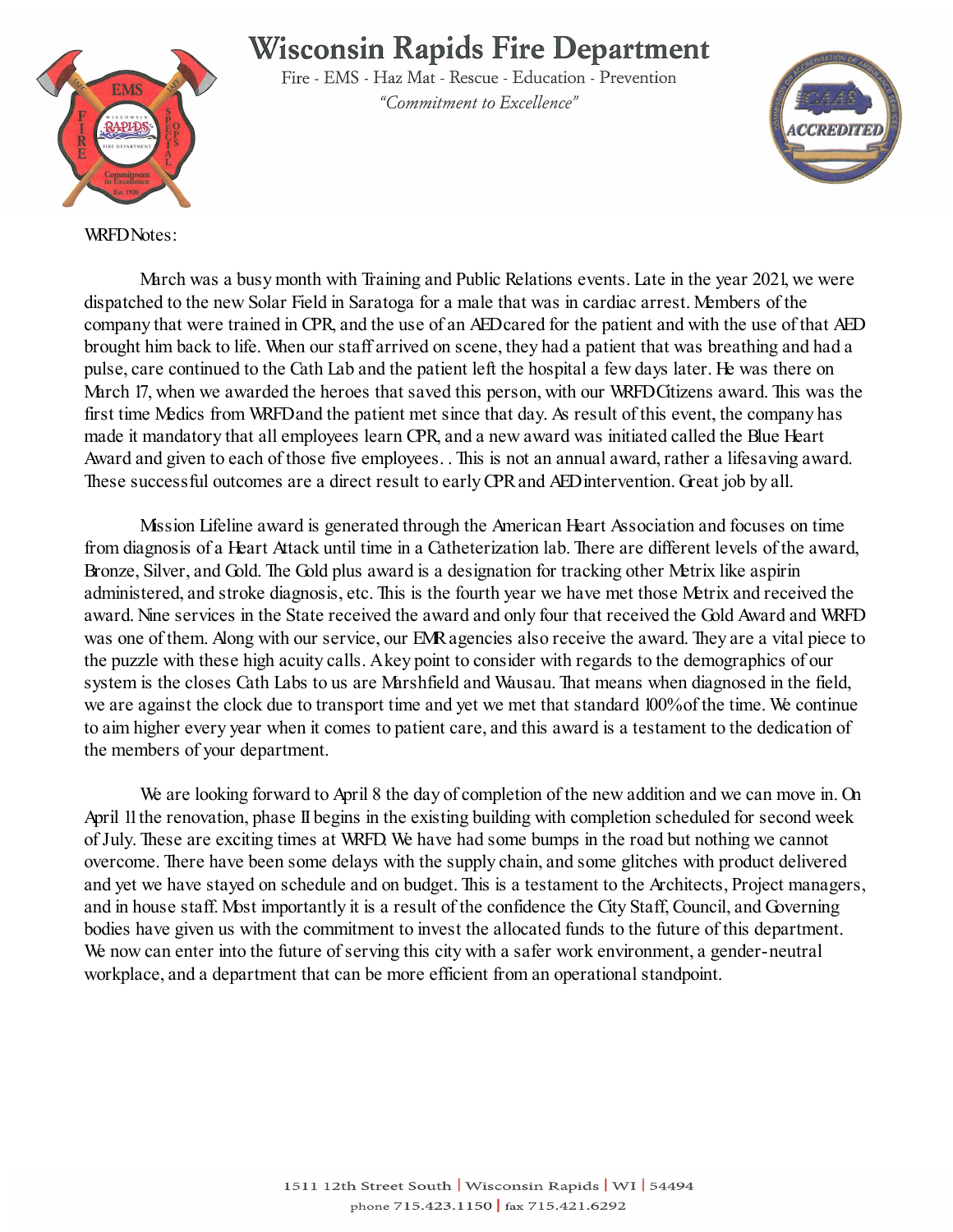## **Wisconsin Rapids Fire Department**



Fire - EMS - Haz Mat - Rescue - Education - Prevention "Commitment to Excellence"



#### WRFD FEBRUARY2022 MONTHLY RESPONSE REPORT

| Type of Emergency           | <b>March 2022</b><br>Responses | Total $\#$ of 2022<br>Responses | <b>March 2021</b><br>Responses | Total $\#$ of 2021<br>Responses |
|-----------------------------|--------------------------------|---------------------------------|--------------------------------|---------------------------------|
|                             |                                |                                 |                                |                                 |
| <b>EMS 911</b>              | 360                            | 1066                            | 283                            | 826                             |
| EMS IFT                     | 3                              | 14                              | 17                             | 46                              |
| <b>COMMUNITY</b>            | ш                              | 8                               | 0                              | 3                               |
| <b>PARAMEDICINE</b>         |                                |                                 |                                |                                 |
| <b>FIRE</b>                 | $\overline{2}$                 | 7                               | 9                              | 20                              |
| <b>EXPLOSION</b> (No Fire)  | 0                              | 0                               | NА                             | <b>NA</b>                       |
| <b>HAZARDOUS CONDITON</b>   | 0                              | 4                               | 9                              | 15                              |
| <b>SERVICE CALLS</b>        | 5                              | 11                              | 12                             | 26                              |
| <b>GOOD INTENT</b>          | 4                              | 12 <sup>°</sup>                 | <b>NA</b>                      | NА                              |
| <b>FALSE ALARMS/WEATHER</b> | 3                              | 15                              | 7                              | 21                              |
| <b>TOTAL CALLS FOR</b>      | 378                            | 1137                            | 337                            | 307                             |
| <b>SERVICE</b>              |                                |                                 |                                |                                 |

Notes:

- $\triangleright$  Fire 100 Series: Fire (structure, vehicle, wildland)
- Fire 200 Series: Overpressure, Rupture, Explosion, Overheat (No Fire)
- Fire 300 Series: Rescue & Emergency Service Incident (Motor vehicle accident, EMS Calls)
- $\triangleright$  Fire 400 Series: Hazardous Condition (spills, leaks with no fire)
- Fire 500 Series: Service Calls (water & smoke problems, burning complaints)
- Fire  $600$  Series: Good Intent (Dispatched and cancelled, Citizen needs help)
- Fire 700/800 Series: (700) False Alarms (800) Severe Weather/Natural Disasters

| Runs by District        | <b>March 2022</b> | 2022 Totals | <b>March 2021</b> | 2021 Totals |
|-------------------------|-------------------|-------------|-------------------|-------------|
| <b>Wisconsin Rapids</b> | 280               | 852         | 302               | 843         |
| Saratoga                | 31                | 82          | 19                | 56          |
| Village Port Edwards    |                   | 33          |                   | 28          |
| Village Biron           | 10                | 35          | 8                 | 19          |
| Town of Port Edwards    |                   | 24          | <b>NA</b>         | NА          |
| Nekoosa                 | 27                | 79          | <b>NA</b>         | NА          |
| <b>Grammoor</b>         |                   |             | NА                | NА          |
| Mutual Aid Given        | 4                 | 16          |                   | п           |
| Mutual Aid Received     | 11                | 13          |                   | 4           |
| <b>TOTALS</b>           | 378               | 1137        | 337               | 957         |

| ontined to<br>Stand-by<br>space | 2022<br>March | 2022<br><b>Tota</b> | 2021<br>March | 2021<br>Tota |
|---------------------------------|---------------|---------------------|---------------|--------------|
| <b>TOTALS</b>                   | ັ້            | 118                 | 46            | 12.<br>156   |